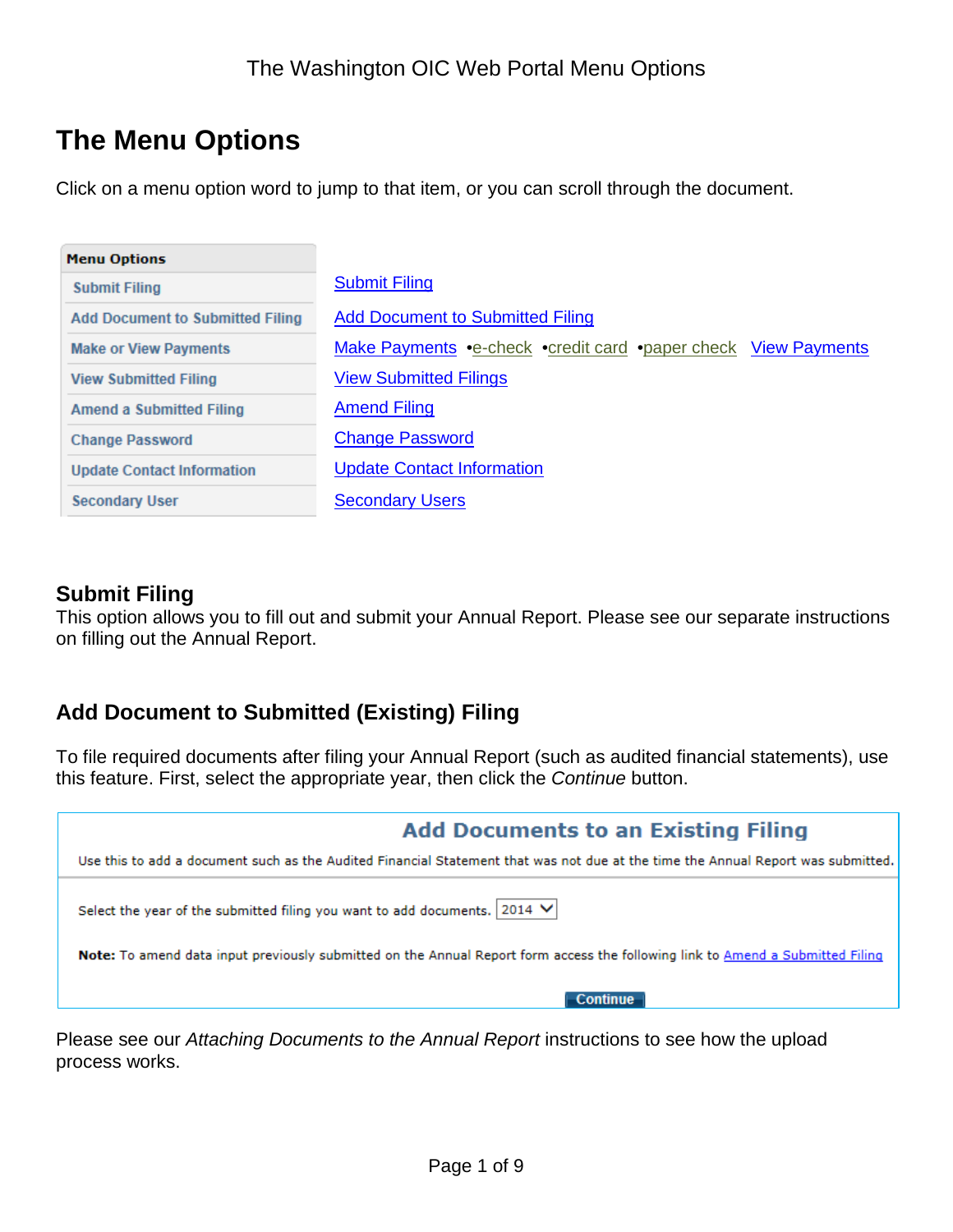### The Washington OIC Web Portal Menu Options

### **Make Payments**

This is an **example**. The process is similar for other types of organizations, but the fee amounts and due dates may differ. For Charitable Gift Annuities only, see the [last page of this document](#page-8-0) for specific information about the CGA fee structure.

The *State of Domicile* field is for retaliatory fees.

To pay, click the checkbox(es) below *Select to Pay* for the fees that you will pay now, then click the *Make Payment* link. If you need to show someone at your organization an invoice in order to authorize a payment, click the *Print Invoice* link.

#### **For your convenience, you may pay fees prior to the due date**.

| <b>Type</b>                                                  | <b>State of Domicile</b> | <b>State of Washington</b> | <b>Balance Due</b> | Due On              | <b>Select to Pay</b> |
|--------------------------------------------------------------|--------------------------|----------------------------|--------------------|---------------------|----------------------|
| Filing Fee for 2014                                          | \$0.00                   | \$20.00                    |                    | \$20.00 03/02/2015  | F                    |
| Renewal Fee for 07/01/2015-06/30/2016<br>(\$200) Non-Vehicle | \$0.00                   | \$200.00                   |                    | \$200.00 06/30/2015 | E                    |

In this example, the company chose to pay its renewal fee early, at the same time as its filing fee.

The top portion of the payment screen shows the Balance Due and the Due Date.

| <b>Payment Detail</b>                             |          |
|---------------------------------------------------|----------|
| Filing Fee for 2014                               | \$20.00  |
| Renewal Fee for 07/01/2015-06/30/2016             | \$200.00 |
| (\$200) Non-Vehicle                               |          |
| Less Payments Made                                | \$0.00   |
| Balance due in our office on or before 03/02/2015 | \$220.00 |

#### **You have three payment options:**

- e-Check (deducts the amount from your bank account)
- credit card
- paper check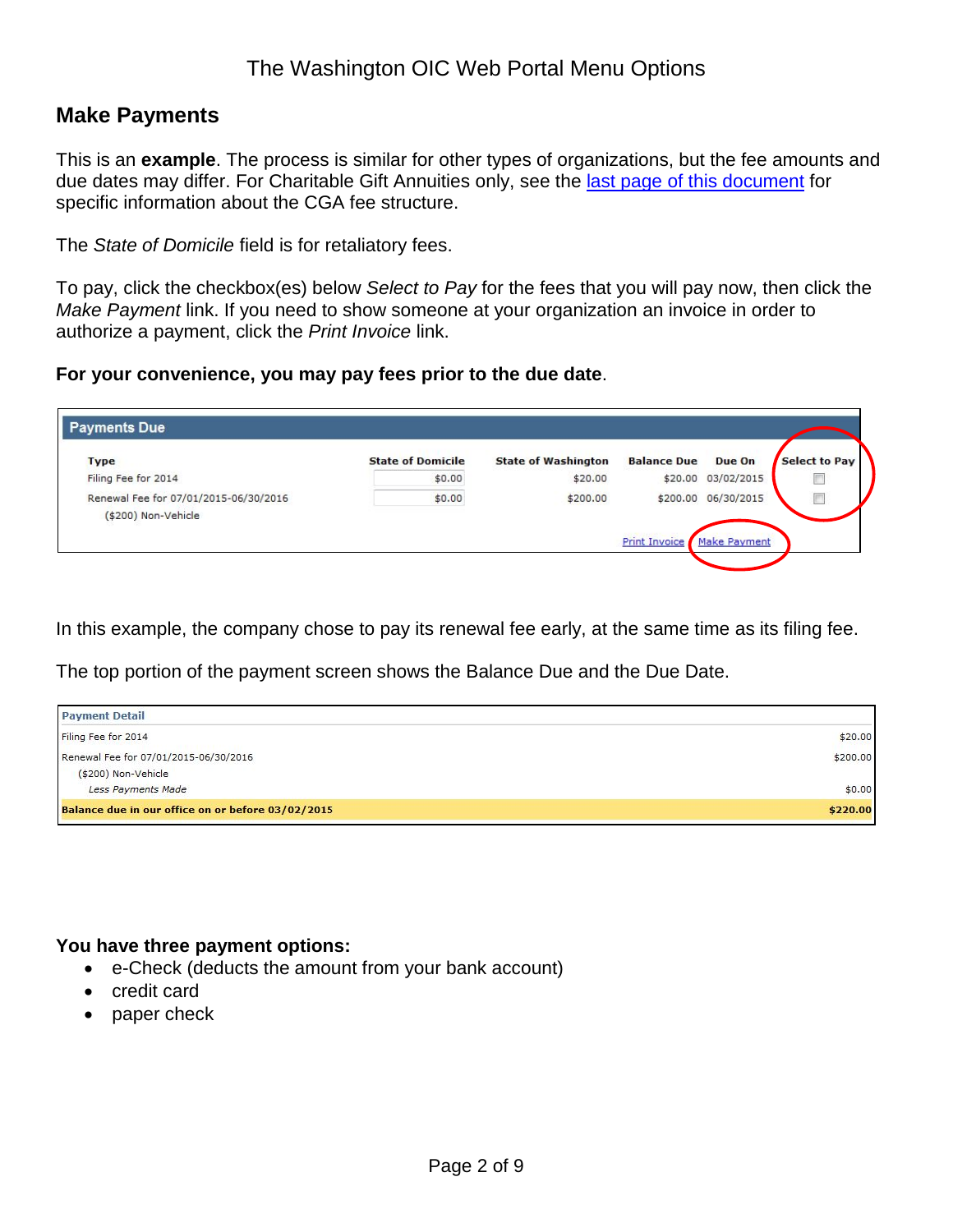<span id="page-2-0"></span>**To pay by e-Check**, fill in all of your account information and click the *Next* button.

| Amount                | \$220.00                |  |
|-----------------------|-------------------------|--|
| Account Details *     | <b>Business Account</b> |  |
| Account Type *        | Checking Account        |  |
| Bank Routing $#$      |                         |  |
| Account $#$ *         |                         |  |
| Re-enter Account # *  |                         |  |
| Name on the Account * |                         |  |
| Email Receipt To *    |                         |  |

Please make sure that your financial institution will not block our Electronic Funds Transfer debit.

WARNING: Please verify with your bank that your account does not have a block against Debit EFT transactions.

At the confimation screen, please review for accuracy. **Please note that you can't change the date that the payment takes place, but for regulatory purposes the payment date is the day that you authorize payment**. If everything is correct, check the box to authorize the payment and click the *Process* button.

 $\Box$  I juthorize the Insurance Commissioner to charge \$ 220.00 to my Bank account on 01/12/2015 .

After processing, the screen will confirm payment.

#### **Confirmation** Thank you for your payment of \$220.00.

The system will also send an email to the address that you provided. It looks something like this:

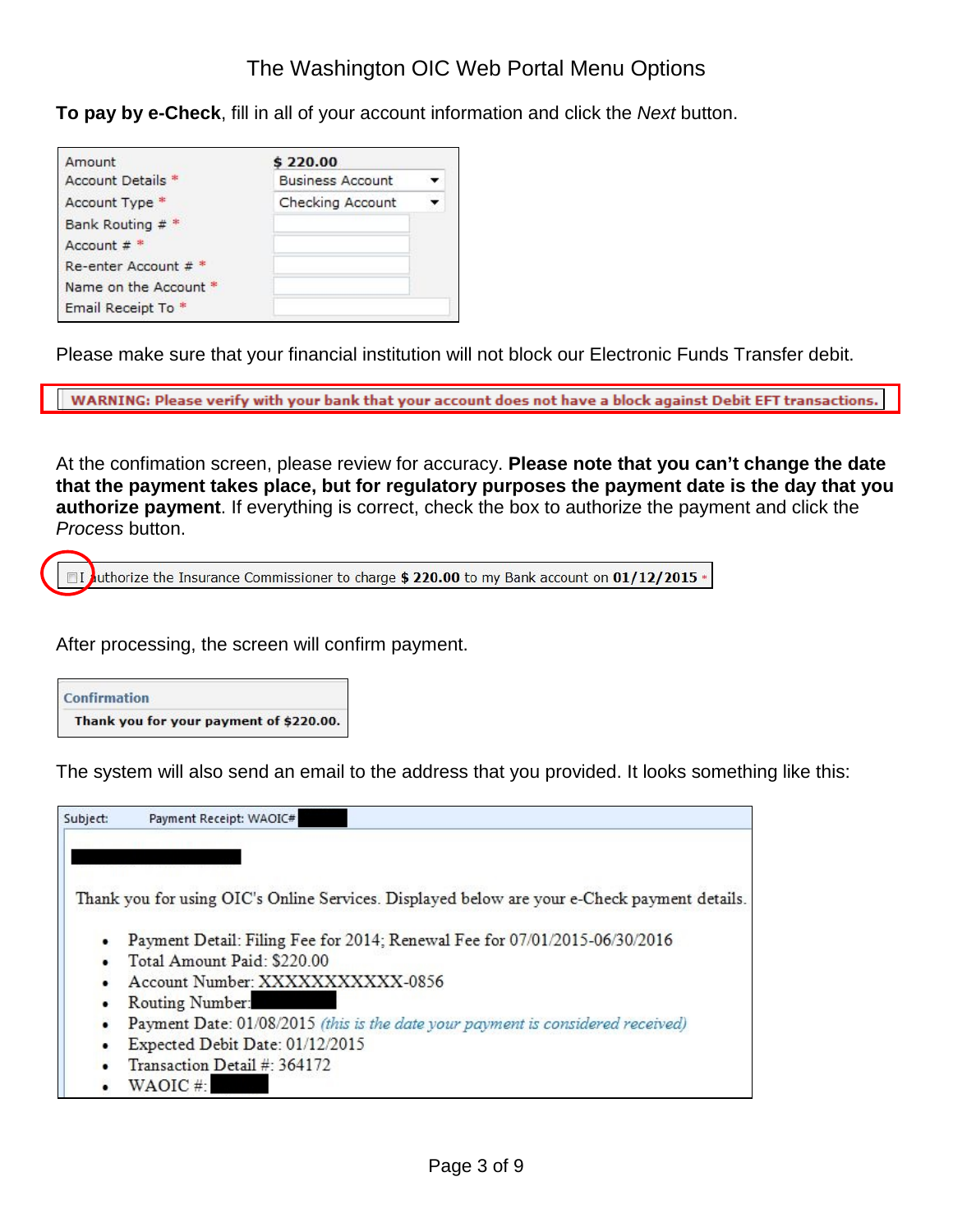<span id="page-3-0"></span>**Or, to pay by credit card**, click *Pay by credit card*. Fill in the required data and click the *Next* button.

|                                               |                           |           |   | (If you have a company credit card without First and Last Name, enter the name in the First Name field and the word "Company" in the Last Name field.) |             |                    |        |          |
|-----------------------------------------------|---------------------------|-----------|---|--------------------------------------------------------------------------------------------------------------------------------------------------------|-------------|--------------------|--------|----------|
| Cardholder First Name *                       |                           |           |   | Cardholder Last Name *                                                                                                                                 | Company.    |                    | Amount | \$100.00 |
| Credit Card # *<br>(without dashes or spaces) |                           |           |   | Credit Card Type *                                                                                                                                     |             | American Express v |        |          |
| Expiry Date *                                 | March                     | $-2034 -$ |   | $CVV$ $\bar{x}$ $*$                                                                                                                                    | 4081        | What is CVV?       |        |          |
| Billing Street *                              | 1122 Boogie Woogie Avenue |           |   | Billing City *                                                                                                                                         | New Orleans |                    |        |          |
| Country *                                     | United States             |           | ۰ | State/Province *                                                                                                                                       | Louisiana   |                    | ٠      |          |
| Zip Code *                                    | 70130                     |           |   | E-mail *                                                                                                                                               |             |                    |        |          |

You'll move to a confirmation screen. If everything is correct, click the *Process* button. Otherwise, click the *Back* button to go back and make corrections.

| Please wait                                                                                                                                            |
|--------------------------------------------------------------------------------------------------------------------------------------------------------|
| Your Application is being processed; it may take some time. Please do not refresh, go back or cancel this<br>page until the confirmation page appears. |
|                                                                                                                                                        |

After processing, the screen will confirm payment.

| <b>Confirmation</b>                     |
|-----------------------------------------|
| Thank you for your payment of \$220.00. |

The system will also send an email with the transaction detail to the address that you provided.

<span id="page-3-1"></span>**To pay with a paper check**, click the *Pay by paper check* link. This will print an invoice along with mailing instructions.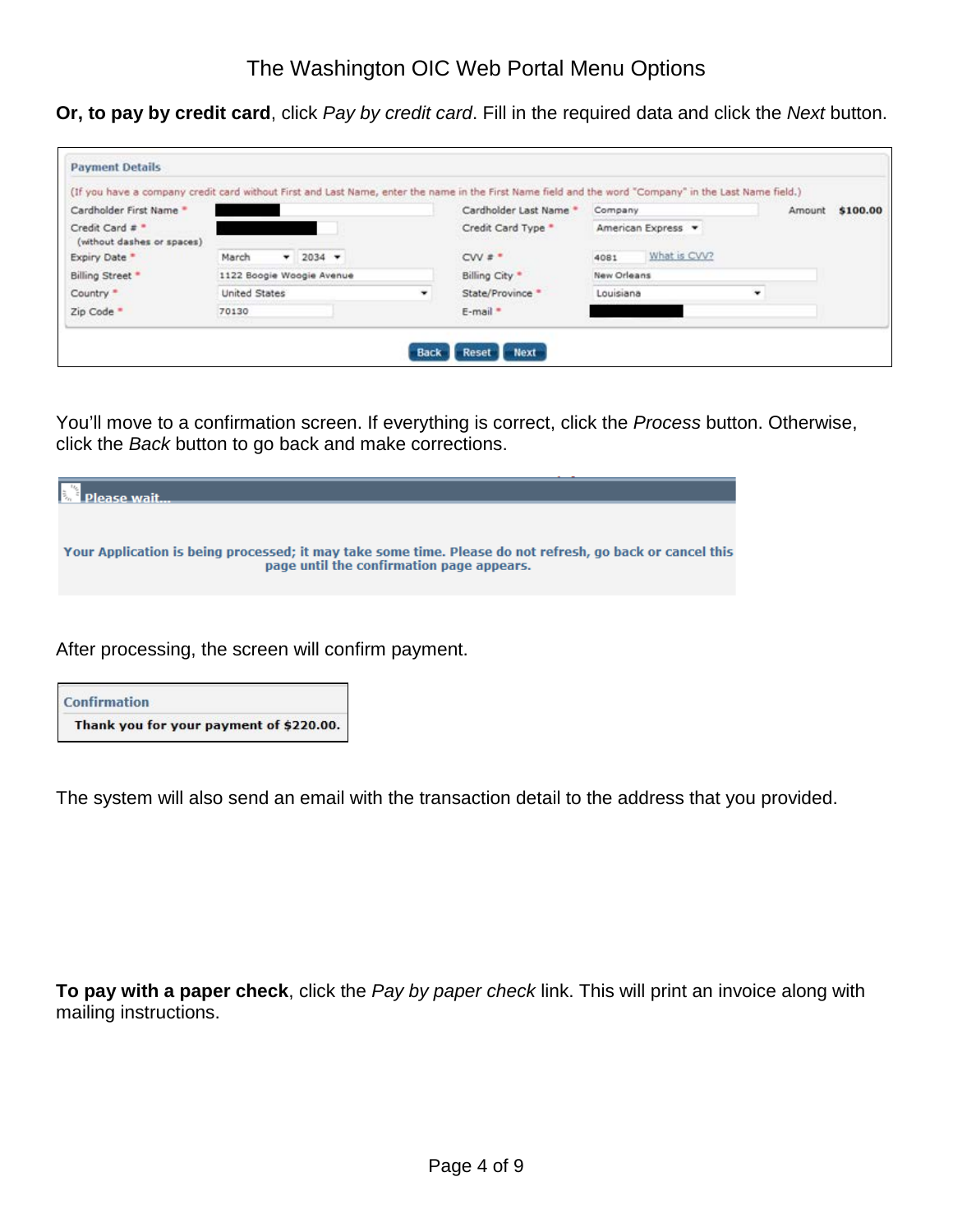#### <span id="page-4-0"></span>**View Payments**

You may view your payment history, which includes payments previously made under our e-Tax system. Click the *Filter by Year Billed* drop-down box to select a year, or choose "All" to see everything available.

Here's the example of the above payment:

| <b>Payment History</b>                | Filter by Year Billed<br>$\blacktriangledown$ |               |            |
|---------------------------------------|-----------------------------------------------|---------------|------------|
| $1 - 6$ of 6 records                  |                                               |               |            |
| <b>Type</b>                           |                                               | <b>Amount</b> | Paid On    |
| Filing Fee-2014                       |                                               | \$20.00       | 01/08/2015 |
| Renewal Fee for 07/01/2015-06/30/2016 |                                               | \$200.00      | 01/08/2015 |
| Premium Tax Q4-2013                   |                                               | \$220.00      | 03/03/2014 |
| Premium Tax Q4-2012                   |                                               | \$220.00      | 03/04/2013 |
| Premium Tax Q4-2011                   |                                               | \$220.00      | 03/01/2012 |
| Premium Tax Q4-2010                   |                                               | \$220.00      | 05/11/2011 |

### <span id="page-4-1"></span>**View Submitted Filings**

This option allows you to view documents that you've filed in the past. Click the link in the *Date Entered* column to open it.

<span id="page-4-2"></span>

| <b>Submitted Annual Reports and Supporting Documents</b> |                           |                                                           |                                                       |  |  |
|----------------------------------------------------------|---------------------------|-----------------------------------------------------------|-------------------------------------------------------|--|--|
| Date Entered                                             | <b>Filing for</b><br>Year | <b>Name</b>                                               | <b>Description for Amendment</b>                      |  |  |
| 12/18/2014                                               | 2013                      | <b>ANNUAL REPORT</b>                                      | AMENDED FILING #1                                     |  |  |
| 12/18/2014                                               | 2013                      | IRS FORM 990                                              | WE RECEIVED A FILING EXTENSION FROM THE IRS.          |  |  |
| 12/18/2014                                               | 2013                      | AUDITED FINANCIAL STATEMENT                               | OUR AUDITOR NEEDED MORE TIME TO PREPARE<br>THESE.     |  |  |
| 12/18/2014                                               | 2013                      | BANK/BROKERAGE STATEMENT - SEPARATE RESERVE<br>FUND (SRF) | THIS VERSION HAS THE PAGES TURNED THE<br>CORRECT WAY. |  |  |
| 12/18/2014                                               | 2013                      | WA CGA CONTRACTS OUTSTANDING (SAC)                        | INCLUDES ALL WASHINGTON RESIDENTS.                    |  |  |
| 12/18/2014                                               | 2013                      | ANNUAL REPORT ATTESTATION                                 | THIS DOCUMENT HAS A BETTER SCAN THAN<br>PREVIOUSLY.   |  |  |
| 12/18/2014                                               | 2013                      | <b>ACTUARIAL CERTIFICATION</b>                            | JUST BECAME AVAILABLE TODAY.                          |  |  |
| 12/18/2014                                               | 2013                      | <b>ANNUAL REPORT</b>                                      |                                                       |  |  |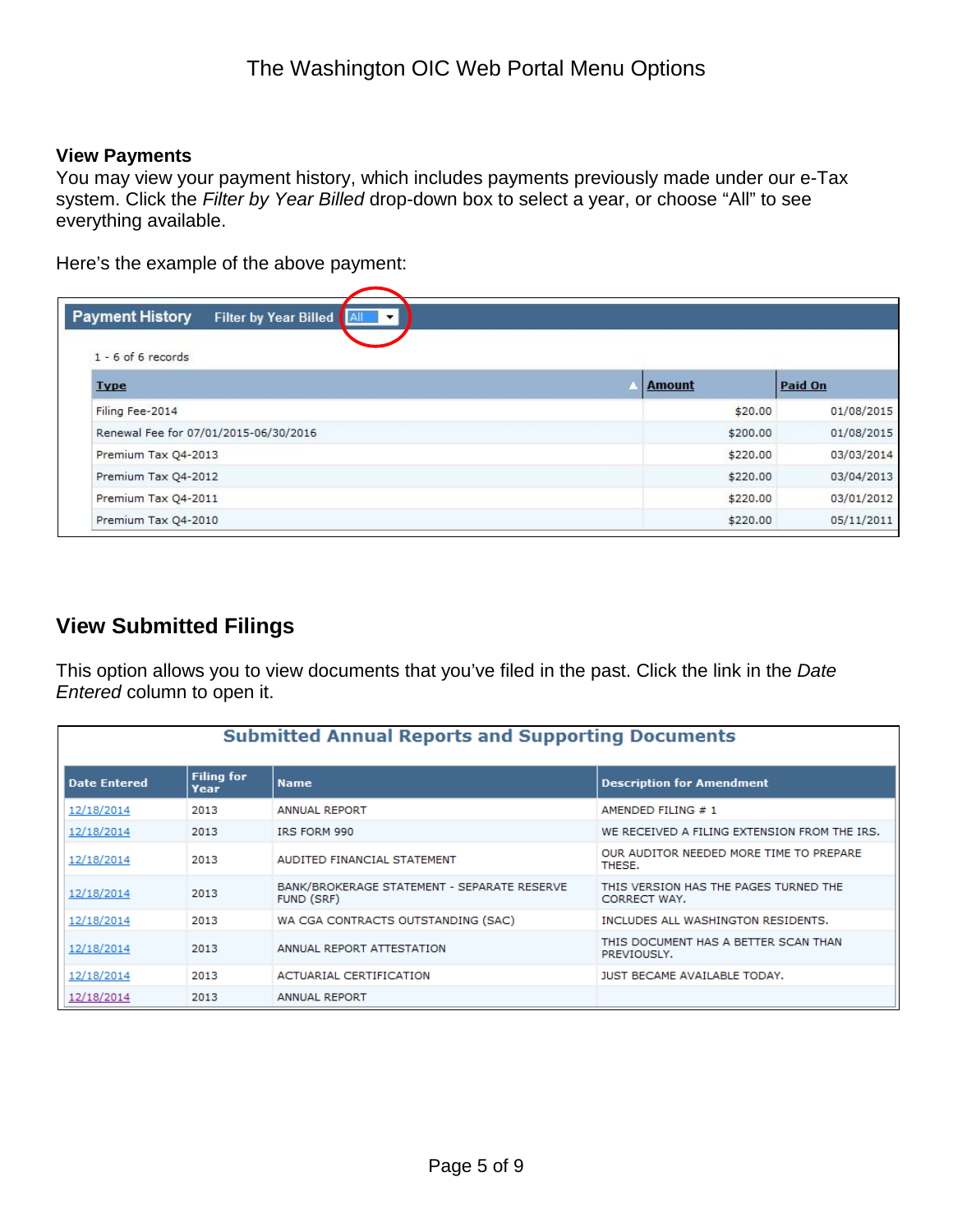### **Amend Filing**

After the OIC accepts your Annual Report, use this option to make changes to the information in the Annual Report. If you are solely filing documents that go along with your Annual Report, please use the *[Add Document to Submitted Filing](#page-0-1)* option instead (explained later).

|                                                                                      | <b>Select Filing Year</b> |
|--------------------------------------------------------------------------------------|---------------------------|
| Select the year of the submitted filing you want to amend. 2013 $\blacktriangledown$ |                           |
|                                                                                      | <b>Continue</b>           |

# <span id="page-5-0"></span>**Change Password**

Please refer to the Passwords section in our *Accessing the Portal* instructions.

| <b>Change Password</b>                                                                           |
|--------------------------------------------------------------------------------------------------|
| Password must be between 8 and 16 characters, and must have at least two numbers and one letter. |
| Old Password *                                                                                   |
| New Password *                                                                                   |
| Confirm New Password *                                                                           |

# <span id="page-5-1"></span>**Update Contact Information**

Allows you to update the **primary** Financial Statement contact person data. This updates the official OIC records.

<span id="page-5-2"></span>

| Contact Person *      | Robert Ellis Orrall                 |     |               |                      |  |
|-----------------------|-------------------------------------|-----|---------------|----------------------|--|
| Street 1 <sup>*</sup> | PO Box 88888888888                  |     | Street 2      |                      |  |
| City *                | Valley Forge                        |     | Country *     | <b>United States</b> |  |
| State/Province *      | Pennsylvania                        | ۰   | $Zip =$       | 11111                |  |
| Email *               |                                     |     |               |                      |  |
|                       | Phone # - Ext * 000-555-0000 - 2281 | Fax | Other Phone # |                      |  |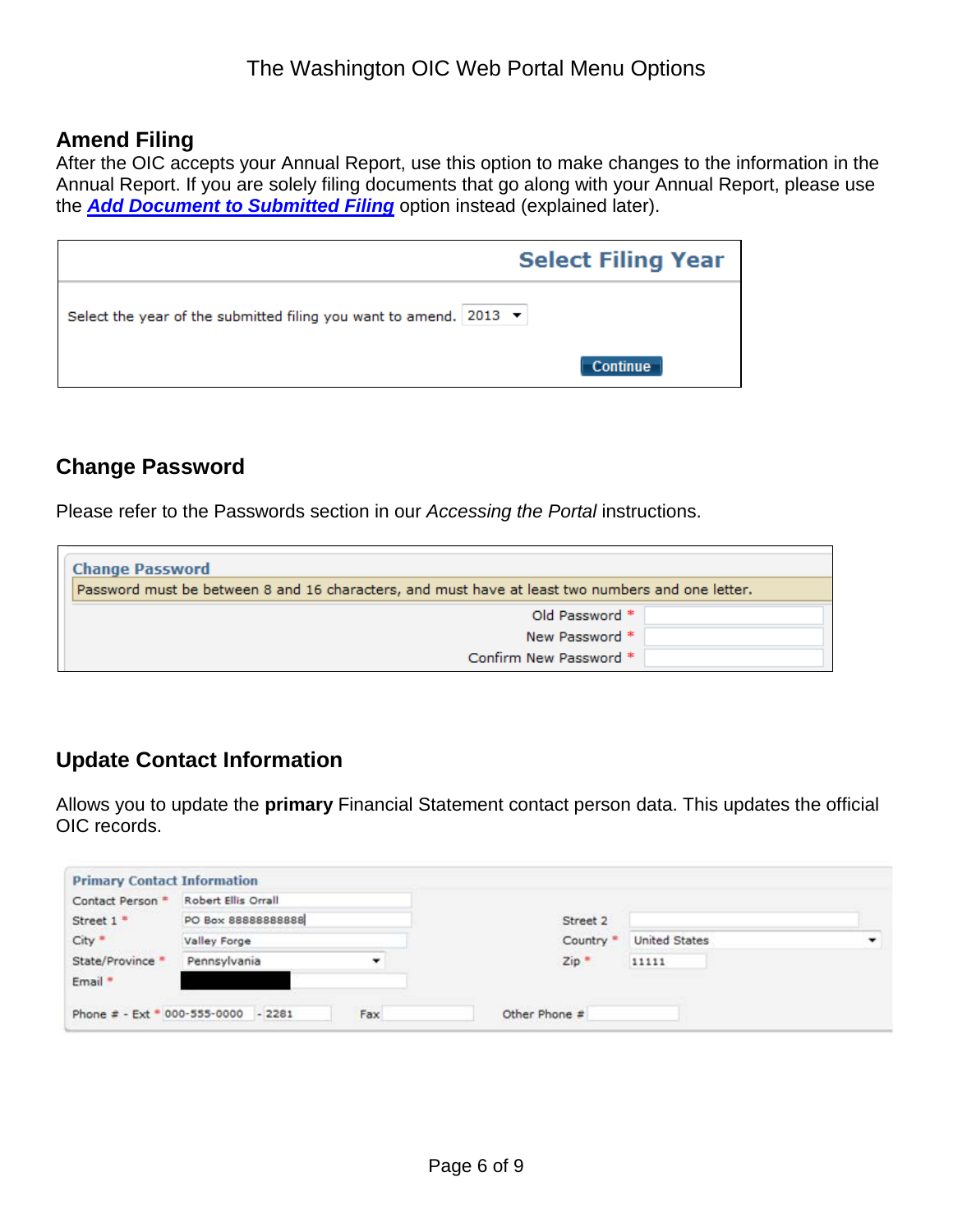### The Washington OIC Web Portal Menu Options

#### **Secondary Users**

You can set up other users who can make payments, file documents, or both. You control their access (meaning whether they have any rights and what those rights are).

To add users, click the *Add Secondary User* link.



Enter the person's name and email address, then click the *Save* button.

| <b>User Information</b><br>The Secondary User ID is system generated. An email will be sent to the secondary user with login credentials. |          |                                |              |        |                                          |  |
|-------------------------------------------------------------------------------------------------------------------------------------------|----------|--------------------------------|--------------|--------|------------------------------------------|--|
| This person can use the following: *                                                                                                      |          | Payment and Filing Functions v |              |        |                                          |  |
| Last Name                                                                                                                                 | Richards |                                | First Name * | Mary   | Middle Initial<br>,,,,,,,,,,,,,,,,,,,,,, |  |
| Email *                                                                                                                                   |          |                                |              |        |                                          |  |
| Confirm Email *                                                                                                                           |          |                                |              |        |                                          |  |
|                                                                                                                                           |          |                                | Save         | Cancel |                                          |  |

The system lists all of your secondary users. The primary contact is the only person who can edit secondary users' information and rights.

| Filing and Payment Center Secondary Users<br>Add Secondary User |                  |              |               |  |
|-----------------------------------------------------------------|------------------|--------------|---------------|--|
| User ID<br>FIN<br>FIN<br>FIN                                    | <b>Name</b>      | <b>Email</b> | <b>Status</b> |  |
|                                                                 | Richards, Mary   |              | Active        |  |
|                                                                 | MacManus, Declan |              | Active        |  |
|                                                                 | Jetson, Jane     |              | Active        |  |

To edit a user, click on their User ID link. You can change their name, email address, assigned functions, and inactivate/reactivate them.

| <b>User Information</b>                                                                     |             |                                |      |                |  |  |
|---------------------------------------------------------------------------------------------|-------------|--------------------------------|------|----------------|--|--|
| It is the responsibility of the primary contact to maintain the secondary user information. |             |                                |      |                |  |  |
| User ID                                                                                     | FIN232283-1 | <b>Status</b>                  |      |                |  |  |
| This person can use the following: *                                                        |             | Payment and Filing Functions + |      |                |  |  |
| Last Name *                                                                                 | Richards    | First Name *                   | Mary | Middle Initial |  |  |
| Email *                                                                                     |             |                                |      |                |  |  |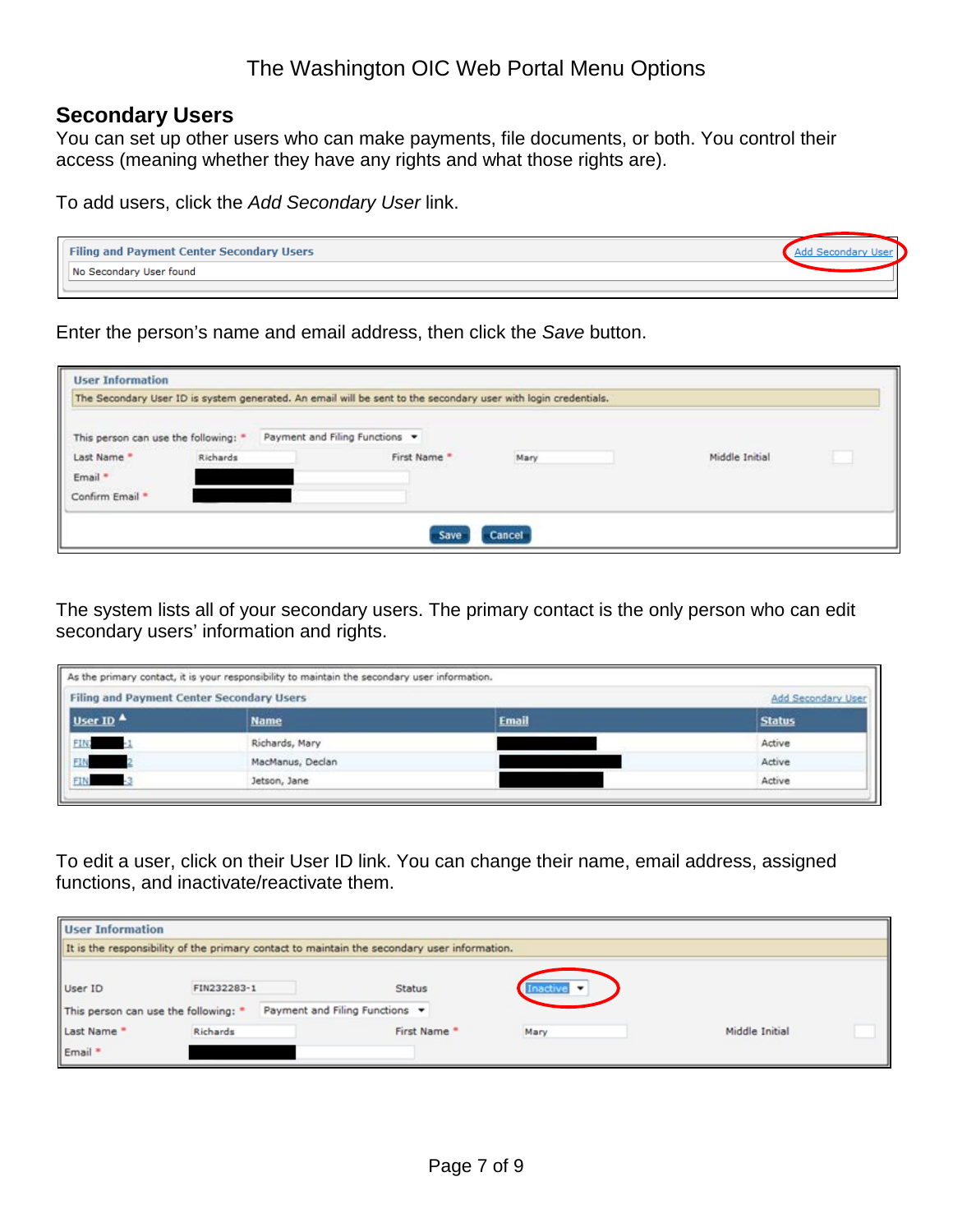### The Washington OIC Web Portal Menu Options

The first time that you set up a secondary user, our system will send them an email with their User ID and password. No email is sent if you edit the data for a secondary user.

| Dear Declan MacManus,                                                                                                                                                                       |  |  |  |  |
|---------------------------------------------------------------------------------------------------------------------------------------------------------------------------------------------|--|--|--|--|
| $(WAOIC \#$<br>) has added you as a Secondary User for the Washington State Filing and Payment Center.                                                                                      |  |  |  |  |
| To access the online system:<br>• Go to http://simbaonlineintgr/Login.aspx?module=FIN<br>  • To login, use the following User ID and temporary password (Note: password is case sensitive): |  |  |  |  |
| User ID:<br>FIN<br>$\sim$ 2<br>Temporary Password:<br>4pg2RmE4                                                                                                                              |  |  |  |  |
| Once you login, you will be required to change your password. All passwords are securely stored and are only available to you.                                                              |  |  |  |  |
| If you have questions, please contact your company's primary Financial Statement Contact, Robert Ellis Orrall at 000-555-0000 or                                                            |  |  |  |  |

Secondary users have different menu options, depending upon what rights are assigned to them:

#### Both payments and filing rights:

| Menu Options                            |
|-----------------------------------------|
| <b>Submit Filing</b>                    |
| <b>Add Document to Submitted Filing</b> |
| <b>Make or View Payments</b>            |
| <b>View Submitted Filing</b>            |
| Amend a Submitted Filing                |
| <b>Change Password</b>                  |
|                                         |

#### Payments only:

| <b>Menu Options</b>          |  |  |
|------------------------------|--|--|
| <b>Make or View Payments</b> |  |  |
| <b>Change Password</b>       |  |  |

#### Filings only:

| <b>Menu Options</b>                     |
|-----------------------------------------|
| <b>Submit Filing</b>                    |
| <b>Add Document to Submitted Filing</b> |
| <b>View Submitted Filing</b>            |
| <b>Amend a Submitted Filing</b>         |
| <b>Change Password</b>                  |

Secondary users can only change their own password.